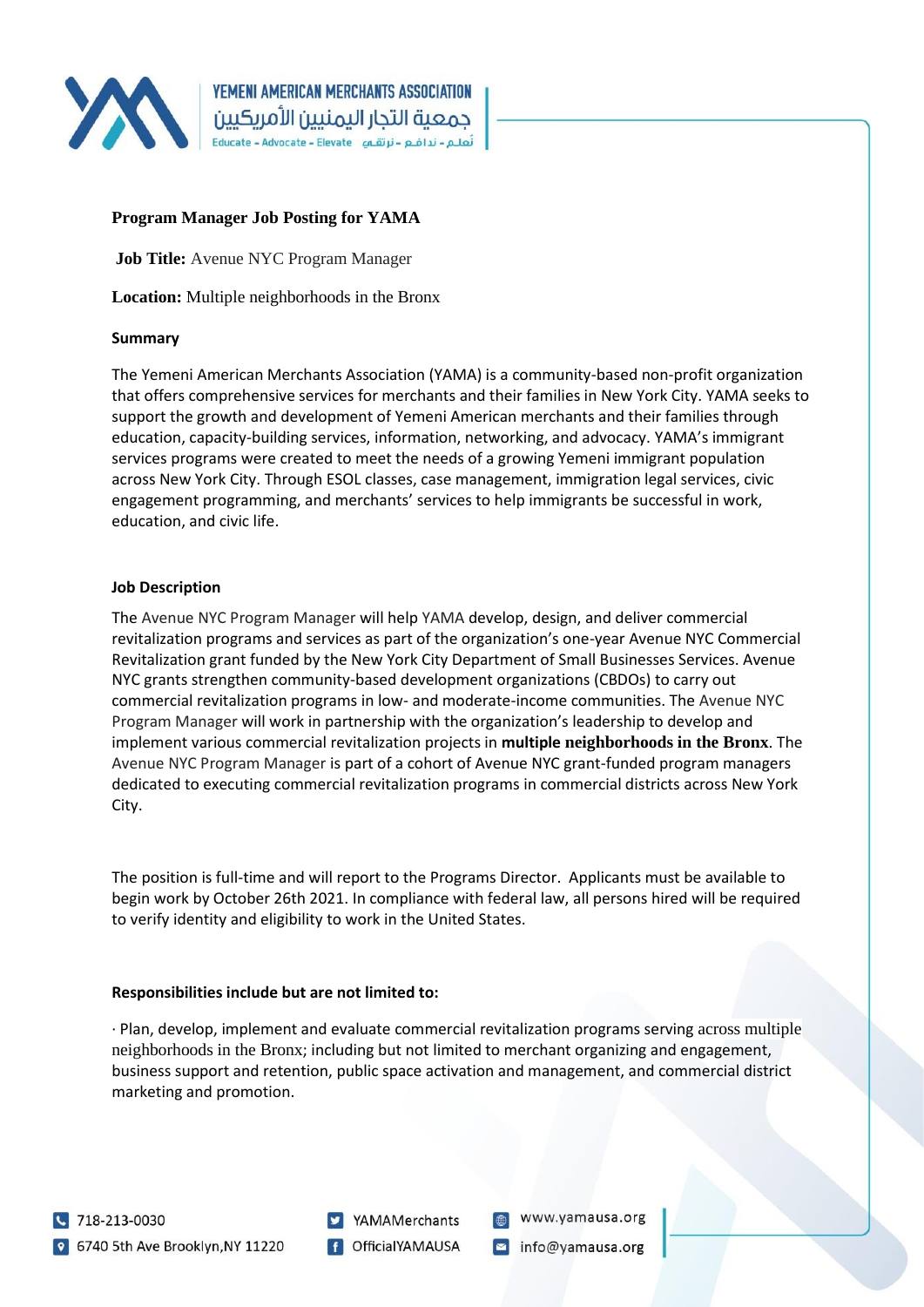

· Develop communication materials for local businesses, residents, and other stakeholders highlighting events or relevant services and programs.

· Facilitate conversations with a wide range of stakeholders on a range of complex issues and projects that impact **multiple neighborhoods in the Bronx.**

· Build community partnerships through in-person meetings and attendance at community events, including; special events, precinct council meetings, community board meetings.

· Liaise regularly with multiple City agencies including SBS, NYCHA, DOT, FDNY, NYPD, DSNY, and others to leverage resources and acquire the necessary support for projects and initiatives.

· Engage community stakeholders and partner organizations in designated commercial corridor efforts;

· Track and measure program metrics and impact.

· Participate in a series of cohort training and site visits focused on professional development and commercial revitalization best practices.

· Connect local stakeholders to additional economic development resources offered by the City of New York.

· Other duties as assigned by the Executive Director.

### **Qualifications:**

○ Bachelor's degree in political science, international relations, urban planning or similar field and one year at least of solid work experience.

○ Strong public speaking, writing and analytical skills.

○ Deep interest and commitment to community and social justice issues.

○ Strong relational skills and ability to connect, engage and inspire community members.

○ Capacity to think strategically and analytically about issues impacting communities.

○ Commitment to bottom-up organizing, grassroots leadership and collective decisionmaking.

○ Proficient computer skills and prior experience or aptitude with internet applications including email, constituent relationship management or other related data systems, social networking systems, mobile platforms, and web applications.

○ Graphic design, video editing, and HTML/CSS experience preferred.

○ Some knowledge of CMS and CRM systems, preferably WordPress and EveryAction.